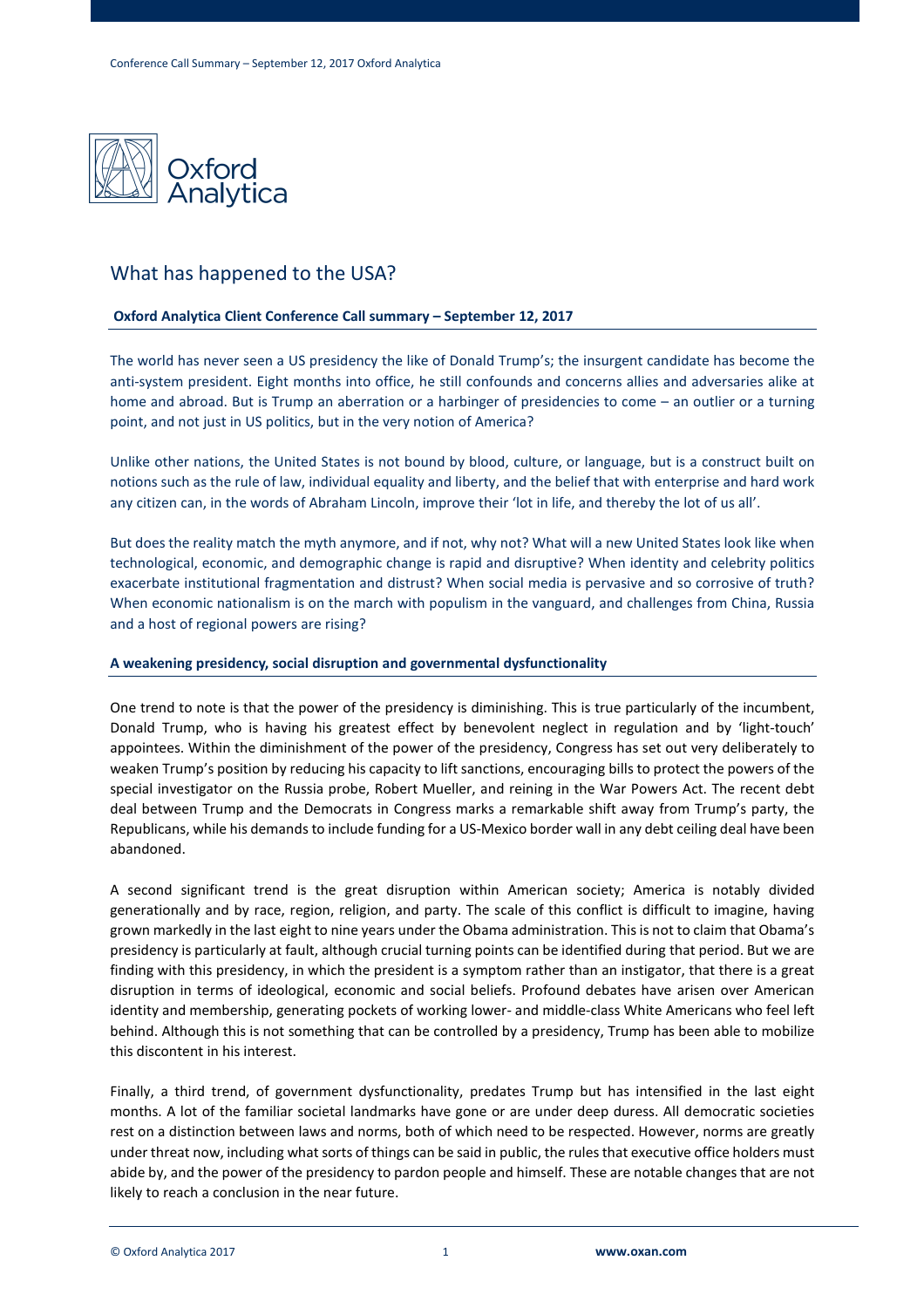Underlining them is a profound change in society where the elite no longer has intellectual control of knowledge and information. Trump brilliantly understands this and has exploited social media to gain a connection with 'ordinary' voters. This strategy was used during the campaign and removed his obligations to the Republican Party and the elite more generally.

Overall, we can anticipate uncertainty, a febrile political atmosphere amid ongoing important investigations, and really no return to 'normal' politics in the short term.

## **US economy and Trump's management style**

Several special circumstances aligned in 2016 which aided Trump's election, suggesting that his presidency is an aberration rather than a harbinger of things to come. Trump has been masterful in describing the concerns of an aggrieved middle class: poor job prospects and declining wage growth following the deep recession of 2009-10. While data from 2015-16 indicates improved economic conditions, it has taken two or three years for confidence to return.

Before the deep recession of 2008-2009, 60% of individuals self-identified as part of the middle or upper-middle class, while 36% self-identified as lower or working class. In 2015, the same survey indicated a decline in those who identified as belonging to the middle or upper-middle class to 51%. However, the most recent Gallup survey (June) suggests that these numbers have returned to pre-recession levels, with 62% now claiming to be in the middle or upper-middle class.

A separate Gallup poll indicated that nine out of ten workers are not currently concerned about their jobs being outsourced, while three in five believe that now is a good time to acquire a high-quality job compared to only one in ten during the depths of the recession. This optimism and restoration of confidence might have prevented Trump from being elected had the November 2016 presidential election taken place three months later.

Trump aims to govern as a populist with efficient management and order, such as building a wall, placing tariffs on foreign goods, deporting illegal immigrants and building infrastructure. However, classic conservatives and Republicans are more interested in tax cuts, regulatory and entitlement reform, and balanced budgets. The marriage of convenience between Republicans and Trump is not unified government, but rather coalition government. In the nine months that Trump has been in office, his administration is descending from efficient management and order in the direction of disorder.

As there have been notable improvements in many social and economic indicators, many of Trump's policy objectivesface declining public support. For example, the vast majority of Americans are not in favour of building a US-Mexico border wall, deporting young adult unauthorized immigrants given temporary sanctuary under Obama's Deferred Action for Childhood Arrivals (DACA) program, or increasing tariffs and contributing to trade wars.

This has caused a further divide between Trump and the Republican Party. The marriage of convenience is slowly starting to break down.

## **Technology changes, strategic stagnation and peace through strength**

When Trump entered his presidency, there was concern that it would mark a new period of isolationism in US foreign policy given the nationalistic rhetoric of Trump's 'make America great again' and 'America first' campaign. Nonetheless, US engagement with the world has essentially been the same from the beginning of this administration as it was under previous administrations.

However, technological advances have fundamentally changed thinking about the foreign-policy implications of security, defence and intelligence both globally and within the United States. The use of drones was at the

© Oxford Analytica 2017 2 **www.oxan.com**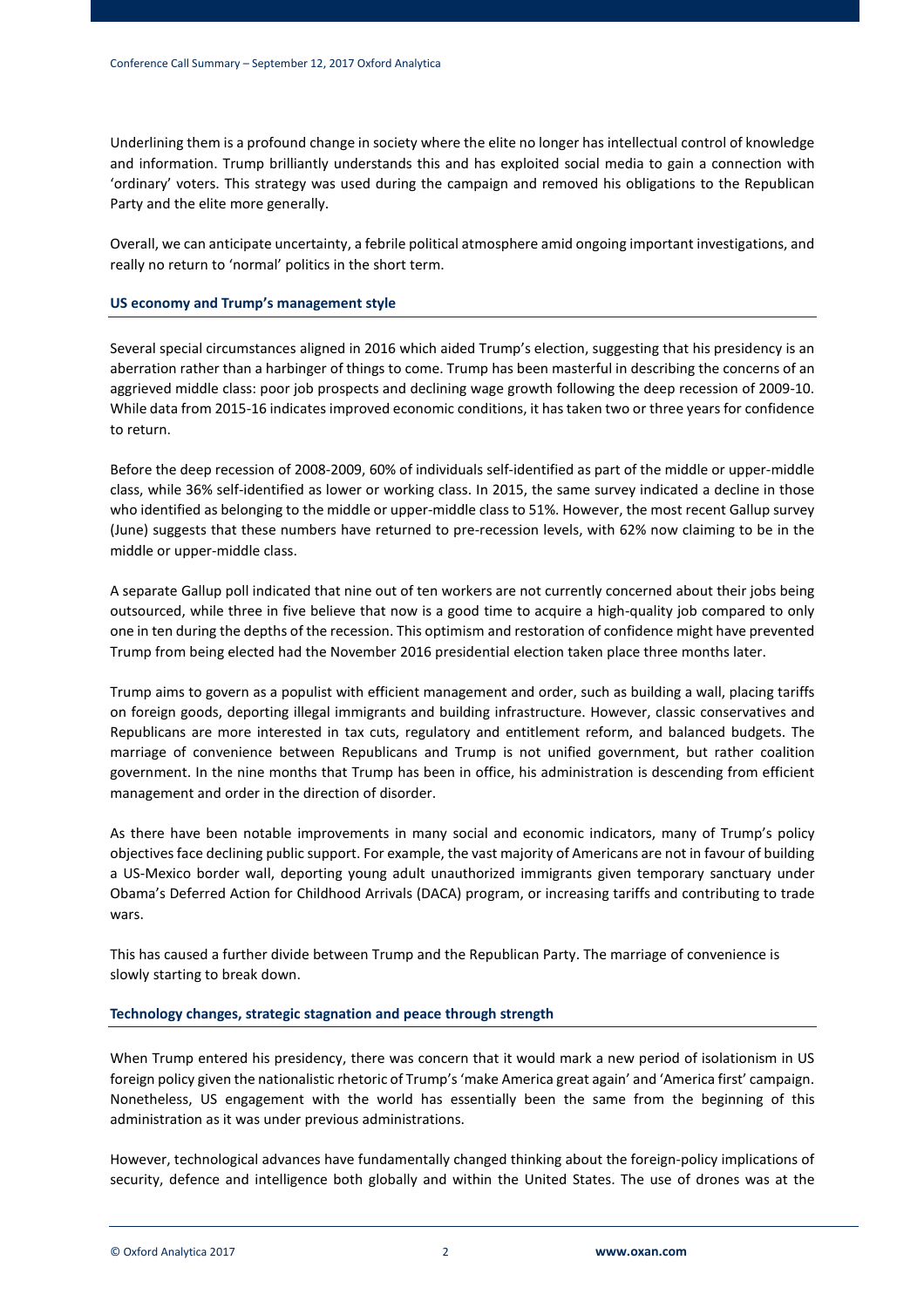forefront of Obama's counterterrorism campaign, and technology is expected to play a larger role in military operations in coming years through robotics, cyber systems, and autonomous systems.

What we have seen clearly with this administration, just as much, perhaps, as with previous administrations, is that strategic and political thinking about foreign policy is unable to keep up with technological developments. The United States has the capacity and ability to become the leader in alternative ways of thinking about foreign policy, yet much of its strategic rational seems to derive from past Cold-War mentalities.

This has held the United States back from its ability to develop new and forward thinking foreign policy perspectives. Much of its thinking — including that of the president — remains anchored in the vestiges of the  $20<sup>th</sup>$  century  $-$  state-centric with military power and conventional threats at the core.

It is problematic that too many political leaders and practitioners within the elite are unable to let go of thinking about foreign policy through state-centric power politics. The Trump administration's approach to foreign security and defence policy is rooted in traditional, rather Republican ways of thinking about the world and the United States relationship with it. It places considerable emphasis on projecting American military power, with an old, Reaganesque notion of pursuing 'peace through strength'. This can be observed in assertiveness of the Trump administration during its first few months, particularly in the use of force through automatic weaponry in Afghanistan, strikes in Syria and the tit-for-tat threats with North Korea.

This is not only occurring against the United States' adversaries, but also with its closest allies where Washington hastaken a more threatening posture towards NATO funding and in the ambiguous US-Russia relationship. There is a risk that these actions and rhetoric could reach a dangeroustipping point, especially on the Korean peninsula.

Trump's inability to engage coherently in complex matters is a concern in an increasingly fragmented and intricate world. Statements from Trump first appear via Twitter, where it is difficult to convey complexity in 140 characters. In a sense, this is the last hooray of an old generation trying to utilize new technology in a naïve way, shooting from the hip, and thereby increasing the probability of misperception in the outside world. Signaling is incredibly important in international security, and Trump is doing so in ways other presidents have not done and without engaging in the full complexities of the situations he faces internationally.

## **Q & A Session**

## **Trump's promises to manufacturing workers**

Manufacturing jobs in the United States peaked at nearly 20 million in the 1970s, and had declined to 11 million during the recession that followed the 2008 global financial crisis; 1 million manufacturing jobs have since been added back, with a gradual rise expected to continue. However, these jobs will not be in textiles, toys and assembly work, but rather in high-tech manufacturing (power equipment, turbines, high-tech goods and semiconductors) and chemical manufacturing, which has had a shot in the arm from cheap energy. Future US manufacturing will be lean, mean with high-value-added, not low-skilled jobs.

Trump's promises to save coal mining jobs are not likely to materialize; a new coal fired power generation plant has not been built in several years in the United States. This was not a consequence of regulation or Obama-era clean-energy policies, but of the advent of cheap natural gas due to fracking. Many Trump supporters, particularly in his core electoral territories in the Appalachians and upper and industrial Midwest, will end up disappointed by his promises of restoring their traditional mining and factory jobs. Trump will face a loss of confidence when he is unable to deliver on his promises.

## **Upward mobility and inequality**

In a comparative context, upward mobility has been slowing in several countries. The intra-generation transformation that was experienced in the 40 years after 1945 cannot be replicated; this is a dilemma facing policy makers in most advanced democracies.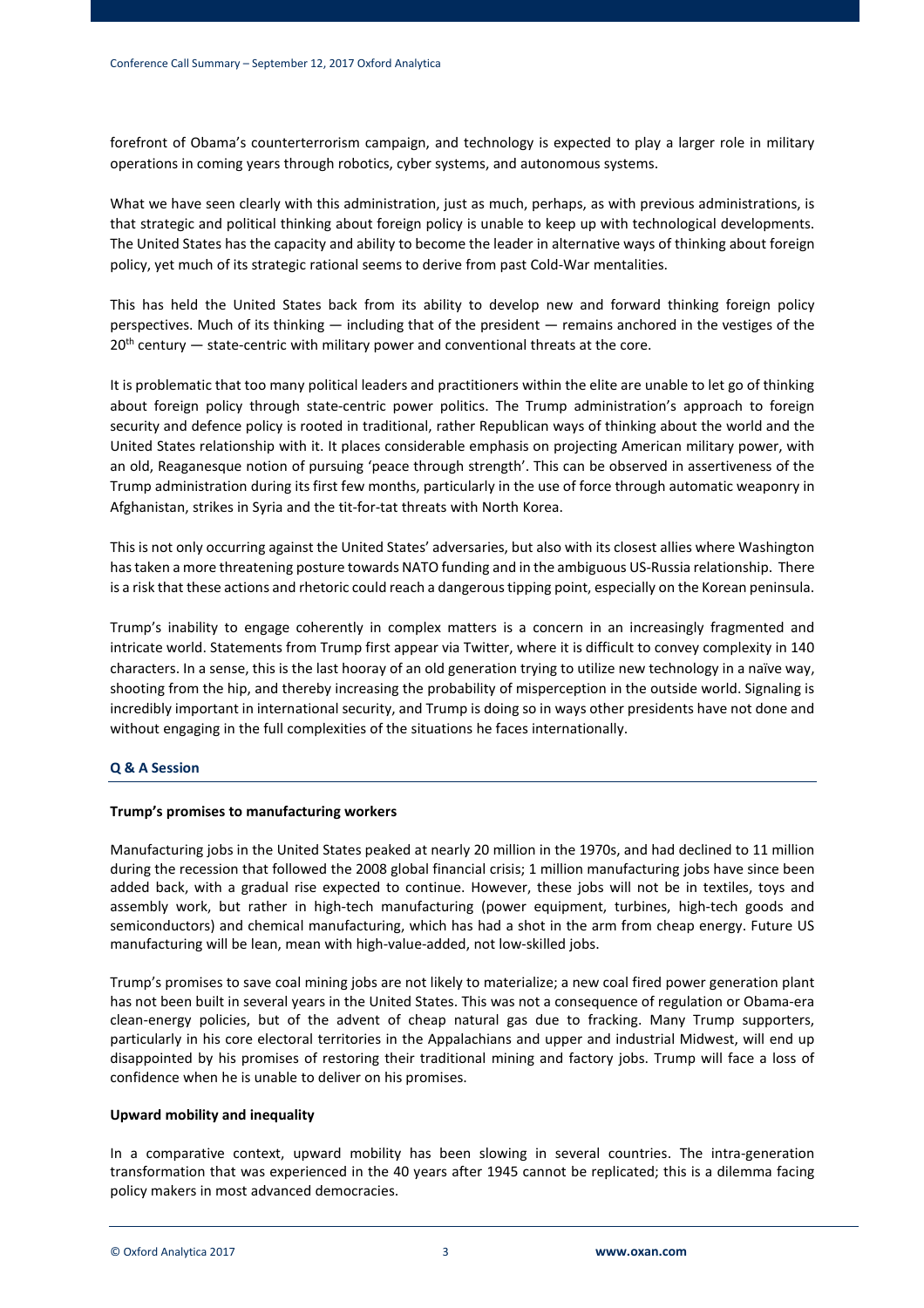Nonetheless, in the United States, inequality has unquestionably dramatically risen for several reasons, including the relentless reduction of individual tax rates and increased tax allowances since the 1980's. This downward trend in taxation has provided considerable benefits for the wealthy.

In addition, the industrial landscape of the United States is changing, with a shift to financialization in the economy, that has benefited specific sectors while simultaneously restricting others. De-industrialisation has been underway for several decades but seems to have reached a peak of intensity only in recent years. There is no question, also, that globalization has exerted downward pressures on prices and wages in the United States, with research implying that certain sectors where the Chinese have developed skills have negatively impacted US employment. The federal government has also contributed to inequality by withdrawing from providing welfare and social compensation over the past 30 years.

Finally, the effects of the great recession that followed the global financial crisis of 2008 have taken a long time to work through.

### **Overarching worldview of Trump administration**

The Trump administration does not appear to have a grand strategy. However, academics and analysts tend to seek a grand strategy that will enable a cohesive understanding of how any country is trying to advance its priorities and objectivesin foreign affairs. Yet, because the world is now so fragmented and complex, it is difficult to see what this could be.

Even during the Cold War there were complexities that the Cold War mentality made more complacent and difficult than if the idiosyncrasies of local situations had really been looked at. This means that in some ways it can be an advantage not to have a grand strategy, but on the other hand you still need to be able to understand what the complexities are, be willing to engage with those complexities, as well as be able to locate solutions to these complexities that are calibrated clearly to the problems in the individual policy areas or regions being addressed.

This is where the current administration is failing. This has been exacerbated by the lack of appointments to expert positions, particularly in the State Department. There is a lack of understanding in the White House that you need to have a fully staffed bureaucracy to provide the local level of expertise necessary to deal with the complex world.

## **Opportunities for low-skilled workers**

There is educational discrepancy. Americans with university degrees are doing significantly better than those without. However, the most critical moments of despair appear to be past. There has been more progress in the past year in the bottom 80% of income distribution than in the top 20%; this indicates a gradual rebalancing of incomes, even if the top 1% and particularly the top 1% of the 1%, has become hugely wealthier.

There are some sectors, such as construction, which have created steady jobs for low-skilled workers. Almost 30,000 construction jobs that can provide a middle-class wage are generated each month. However, there is no magic solution to give low-skilled workers a high quality of living. This challenge will continue.

Possible policy initiatives to address the educational discrepancy could be more funding for training, subsidized or free education and wages for socially important activities, and an increase in the minimum wage. Some of these measures are likely to be implemented over the next ten years. The rest of the industrial world will face similar challenges; the United States is just running into them first.

## **Role of labour unions**

There is potential for a revival of the union movement in the United States in the next ten years; it will be one of the biggest social changes of the period. Around 8% of US households are unionized, compared to a prior 30%. Recent Gallup polling suggests a growing support for unions and the compression of the labour force and unemployment rates, causing businessesto experience labourscarcity, could propel the unionization movement. However, many states have strict anti-union right-to-work laws which could hold this back.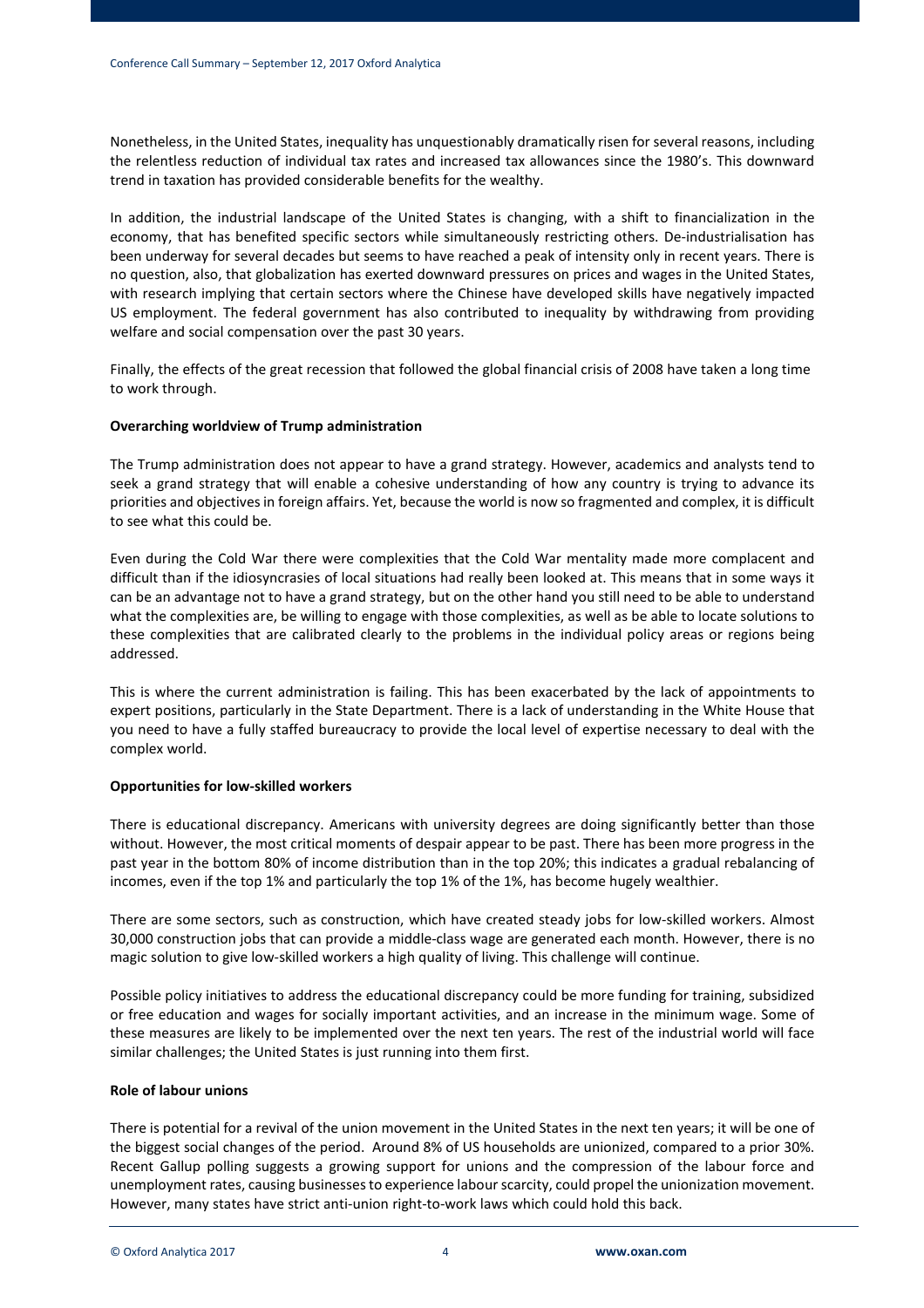Several of Trump's appointments to the Department of Labour and National Labour Relations Board are private employers who have fought against unions in their companies. Although the unemployment rate has declined significantly, the number of people who left the labour market and have disappeared from the workforce is substantial. Increased debt and bankruptcy rates suggest a crisis in the ease and fluidity of labour mobility, long held as a structural strength of the United States economy.

#### **America as a 'melting pot'**

America as a 'melting pot' has always been a myth, but an important one. Many Americans believe in the idea that 'from many comes one'. This has been a powerful philosophy during several great historical periods. It is strained during periodic economic and political crises, when the need arises to find scapegoats.

Trump's statements have challenged the 'melting pot' concept, evidenced by his inability to hone in on anti-Semitism after the Charlottesville 'Unite the Right' protest. This not only shocked a significant portion of the public, but also put a strain on the Jewish members of his administration and family.

Although small, the minority engaged in widening the divisions between White and minority populations in America is still larger than would be expected for a modern Western society. It is remarkable that there has been no firm condemnation at the federal level from Trump or his senior White House team.

#### **Foreign policy**

There has been more continuity than discontinuity between the Trump administration's foreign policy and those of its predecessors.

One of the driving forces behind US foreign policy in the last half of the 20<sup>th</sup> century and into the 21<sup>st</sup> century was a rhetorical interest in the United States representing something fundamentally greater than itself, and standing for values taken to be universal; that its relationships with its allies are important and suggest an obligation to pursue multilateral relations.

However, no matter how pro-multilateral each administration may appear, there is always a version of 'America first' rooted in US foreign policy. The Obama administration appeared very multilateral, but US priorities were the main driving force behind its foreign policy. While it preferred to go along with allies, there was an understanding that the United States would be willing to go it alone, if the priority was strong enough.

The Trump administration has been more willing to explicitly state this and assert that allies can either follow along the United States' interests, or they will be left behind. This more honest approach has generated nervousness in foreign capitals, particularly in Europe, where the fallout of a possible withdrawal of US support for NATO would have critical consequence to its ability to operate effectively.

However, the Trump administration recognizes that there are limits to American power, and that cooperation with other states will be needed in various regions. In the case of North Korea, there is an acknowledgement that the United States will need to co-operate with China and Russia.

However, approaches to foreign policy that ignore the complexities of global politics are still a concern. For example, the administration is focused on defeating Islamic State as a monolithic group, but has not engaged with smaller subnational groups in Syria that could help achieve this goal.

The lack of interest in engagement with the complexities of situations, prevalent in the president and many of his advisors and exacerbated by a rejection of expert advice, creates great difficulties in policy making. It is early in this administration for those difficulties to be there, and they are only likely to get worse.

#### **Economic nationalism risks**

President Clinton formed the National Economic Council because he saw the important role that economics played in foreign policy. This has historically been a part of American's strength, alongside trade relations,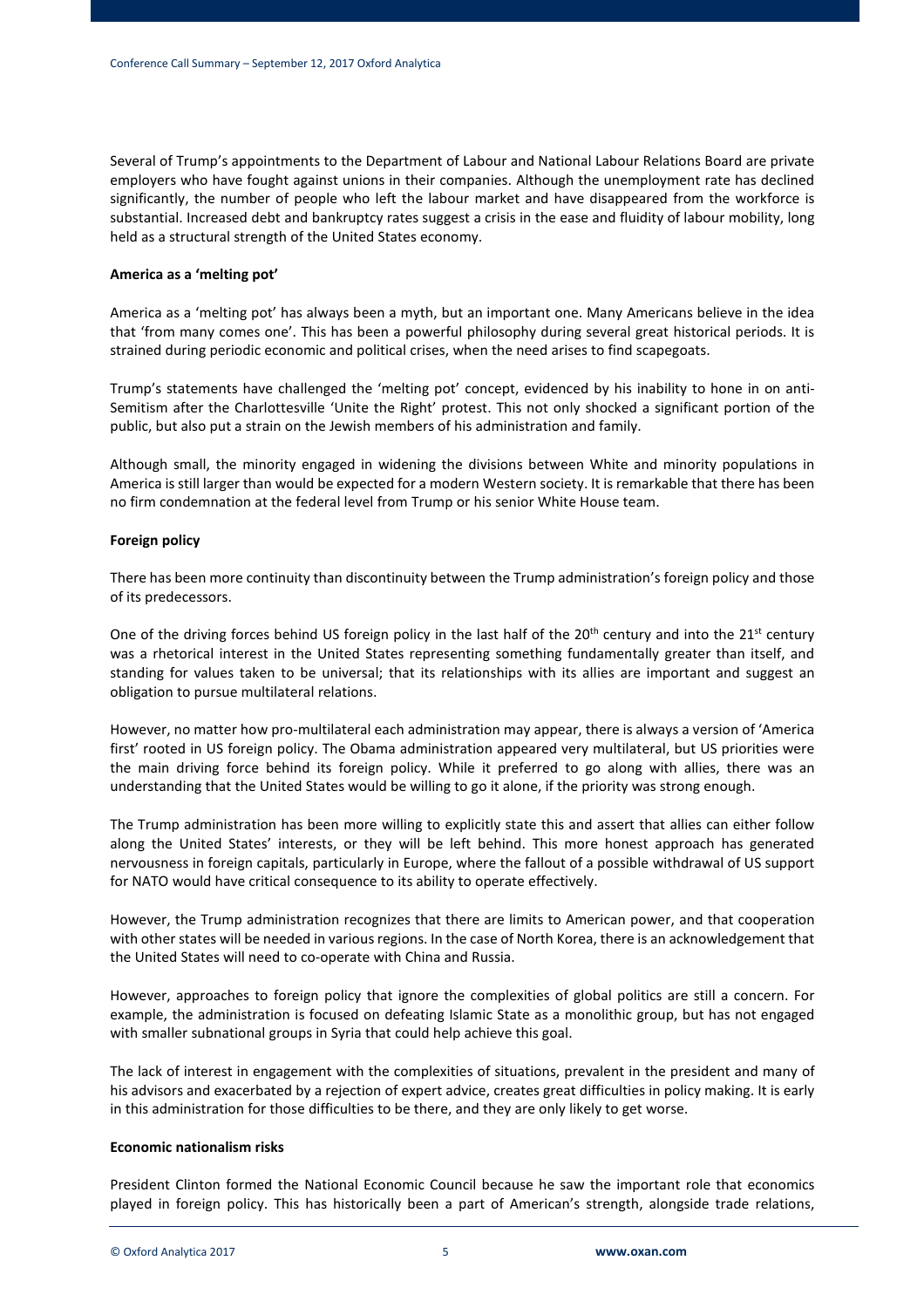enabling capital flows, participating in international rule setting, exercising soft power, and conducting groundbreaking research and technology. Economic nationalism and threats to break trade links with foreign countries work against America's economic and technologic leadership.

Even if Trump is not re-elected in 2020, a significant portion of respect towards American technology leadership has been lost. Other countries such as China will be quick to step in. In this way, nationalism will cost the United States.

#### **Role of religion**

In 2016, we witnessed the culmination of the organization of the religious-right in America, specifically evangelicals who were a cornerstone of Trump's election. They have been amply rewarded with a Supreme Court appointee who shares their belief that abortion is unconstitutional and will likely attempt to reverse the court ruling on this in the future.

One measure on the table is to allow churches to contribute to political campaigns without forfeiting their charitable status. This would be a dramatic change, and although it should probably be considered unconstitutional, there is no certainty the Supreme Court would rule it to be so.

Religion in America is extremely important, specifically in identity building for many African-Americans, Muslim-Americans, and significant Protestant and Catholic sects. The separation of church and state is being tested and is a fragile target; secularists in the United States will be vexed by these developments in a multi-faith United States.

### **Historical precedence to understand the Trump administration**

This is an administration that will try to assert itself strongly, in perhaps the same way as the Reagan administration did during its first term. However, there is not likely to be a second term of conciliation as there was with President Ronald Reagan; the Trump administration has placed less of an emphasis on the 'peace' end of the 'peace and strength' approach.

Even going back 200 years, there is still a difficulty in finding a leader like Trump. In the last 100 years, US policy has been one of engagement with the international community. International trade agreements and receiving immigrants are a part of America's history and character, neither of which are aligned with Trump's interests.

Historically, presidential approval ratings in the low 30s precede a loss in policy steerage. Trump has been flirting with ratings in the high 30s, suggesting potential policy stagnation in the next three years if his approval ratings drop any lower.

Trump is an exceptionally unqualified incumbent of the White House by historical measures, and it is difficult to identify a precedence that is entirely befitting. However, there is precedence on different levels, such as Andrew Jackson, who was similarly disruptive, and Teddy Roosevelt, who tried to work without the support of either party.

The United States has rarely had presidents who has not held elected public office; Dwight D Eisenhower was the previous one more than half a century ago. This certainly makes Trump's presidency distinct in modern times.

#### **Syria, Middle East and Saudi Arabia**

Trump's Middle East policy will focus on the battle against Islamic State in Iraq and Syria – and, to a lesser extent, al-Qaida, especially in Yemen. It will be largely military-led, without a wider strategic framework. Iraq will be a more important focus than Syria, where the US will find it increasingly difficult to implement a sustained policy, and will tend to leave the political field to Russia, abandoning rebel proxies and perhaps even the Kurds. In Iraq, the emphasis will be on maintaining stability, by helping Prime Minister Haider al-Abadi manage relations with Kurdish and Sunni communities. This policy could increasingly bring US interests into conflict with Iran's Islamic Revolution Guard Corps. US policy towards Tehran will be more confrontational, not least because of a closer alignment with Saudi Arabia and the United Arab Emirates. However, a large-scale military clash is vanishingly